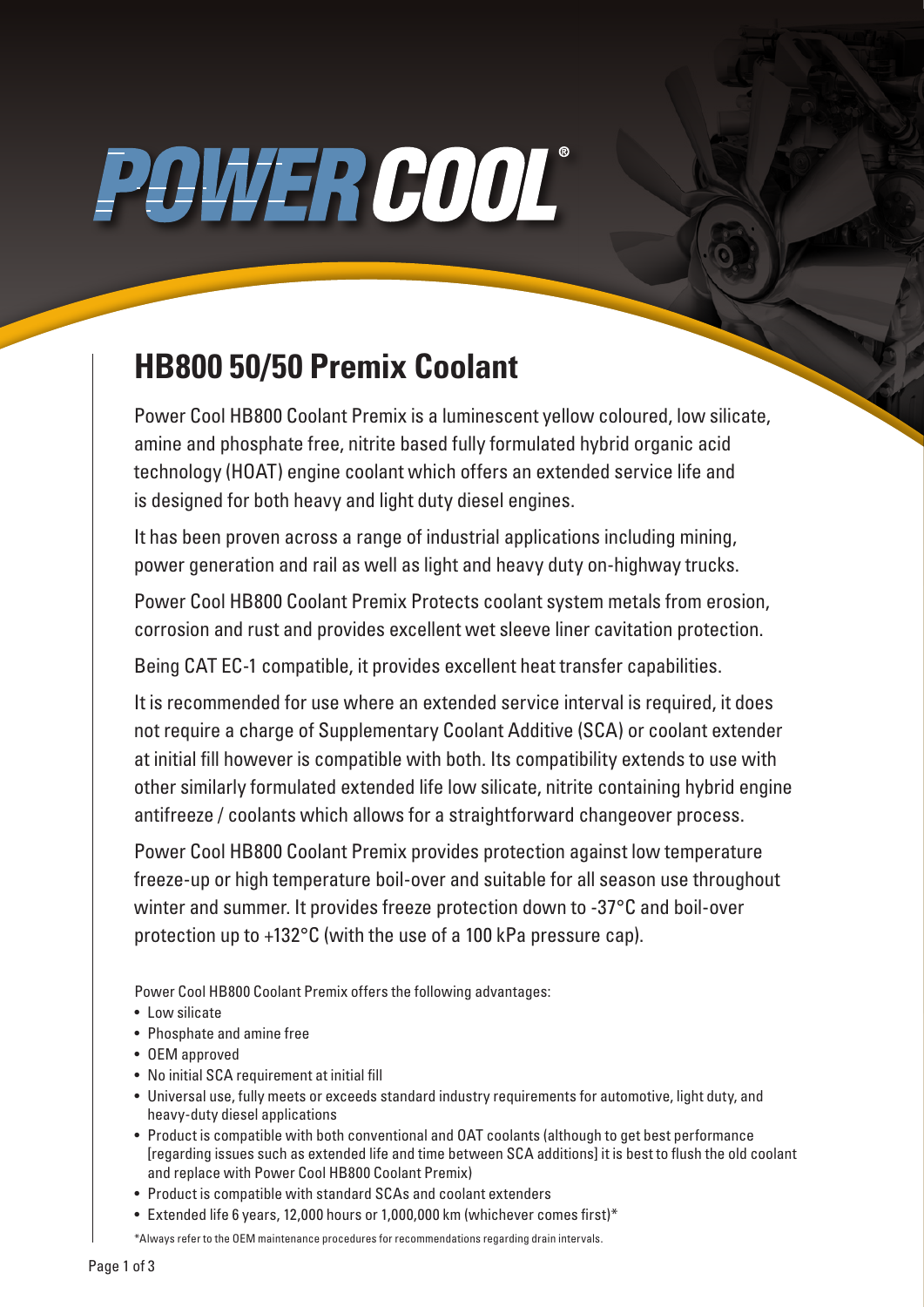### POWER COOL®

#### **Power Cool HB800 Premix Approvals & Specifications**

| Meets or exceeds performance requirements of:        |                      | <b>Recommended and suitable for use with:</b> |                                           |  |
|------------------------------------------------------|----------------------|-----------------------------------------------|-------------------------------------------|--|
| • ASTM D3306, D4985,<br>D6210, D7583                 | • JIS K2234          | $\bullet$ CAT EC-1                            | • Mack 014GS17004                         |  |
| • AS/NZS 2108.1:1997<br>Type A                       | • MTU MTL 5048       | • Cummins 14603                               | New Holland WSN-<br>$\bullet$<br>M97B18-D |  |
| • Cummins 3666132                                    | $\bullet$ TMC RP329B | $\bullet$ Ford WSS-<br>M97B51-A1              | PACCAR<br>$\bullet$                       |  |
| • DDC 7SE 298, 93K217                                |                      | • MAN 324                                     | Peterbilt 8502.002<br>$\bullet$           |  |
| • GB 29743-2013                                      |                      | • MB DBL 7700                                 | $\bullet$ Scania 6901                     |  |
| GM 1825M, 1899M                                      |                      | • Kenworth R026-170-97                        | • Volvo Heavy Truck                       |  |
| Power Cool HB800 is approved by the following OEM's: |                      |                                               |                                           |  |
| $\bullet$ mtu**                                      |                      | • Chrysler                                    |                                           |  |

\*\*Refer to the latest *mtu* Fluid and Lubricants Specifications document for specific engine model approval.

**Power Cool HB800 Coolant Premix coolant Premix provides excellent value as a universal, long life engine coolant suitable for mixed fleet applications. Along with this value, Penske Australia offers you the following advantages:**

- Reliable supply
- Consistent high-quality product
- Unsurpassed technology
- Valuable technical service backup
- Education on safe use and product management to reduce operating costs

For more information on Power Cool Engine Coolants for your application contact your local Penske branch or representative.

#### **Power Cool HB800 Premix Coolant Performance Testing**

| <b>Metal Type</b> | <b>ASTM D 1384</b><br><b>Glassware Corrosion</b> |            | <b>ASTM D 2570</b><br><b>Simulated Service</b> |            |
|-------------------|--------------------------------------------------|------------|------------------------------------------------|------------|
|                   | <b>Test Results<sup>1</sup></b>                  | Max. Spec. | <b>Test Results<sup>1</sup></b>                | Max. Spec. |
| Copper            |                                                  | 10         | 8                                              | 20         |
| Solder            |                                                  | 30         |                                                | 60         |
| <b>Brass</b>      |                                                  | 10         |                                                | 20         |
| Steel             |                                                  | 10         |                                                | 20         |
| Cast Iron         |                                                  | 10         | 9                                              | 20         |
| Aluminium         |                                                  | 30         |                                                | 60         |

| <b>Test</b>                                                                       | Test Results <sup>1</sup> | <b>Specification</b> |
|-----------------------------------------------------------------------------------|---------------------------|----------------------|
| <b>ASTM D4340 Heat Rejecting Aluminum</b><br>Corrosion (mg/cm <sup>2</sup> /week) | 0.2                       | $1.0$ Max.           |
| ASTM D2809 Aluminum Water Pump<br>Cavitation - Erosion Corrosion Rating           |                           | 8 Min.               |

<sup>1</sup> Weight loss per coupon in milligrams. Values are for coolant made from virgin ethylene glycol.